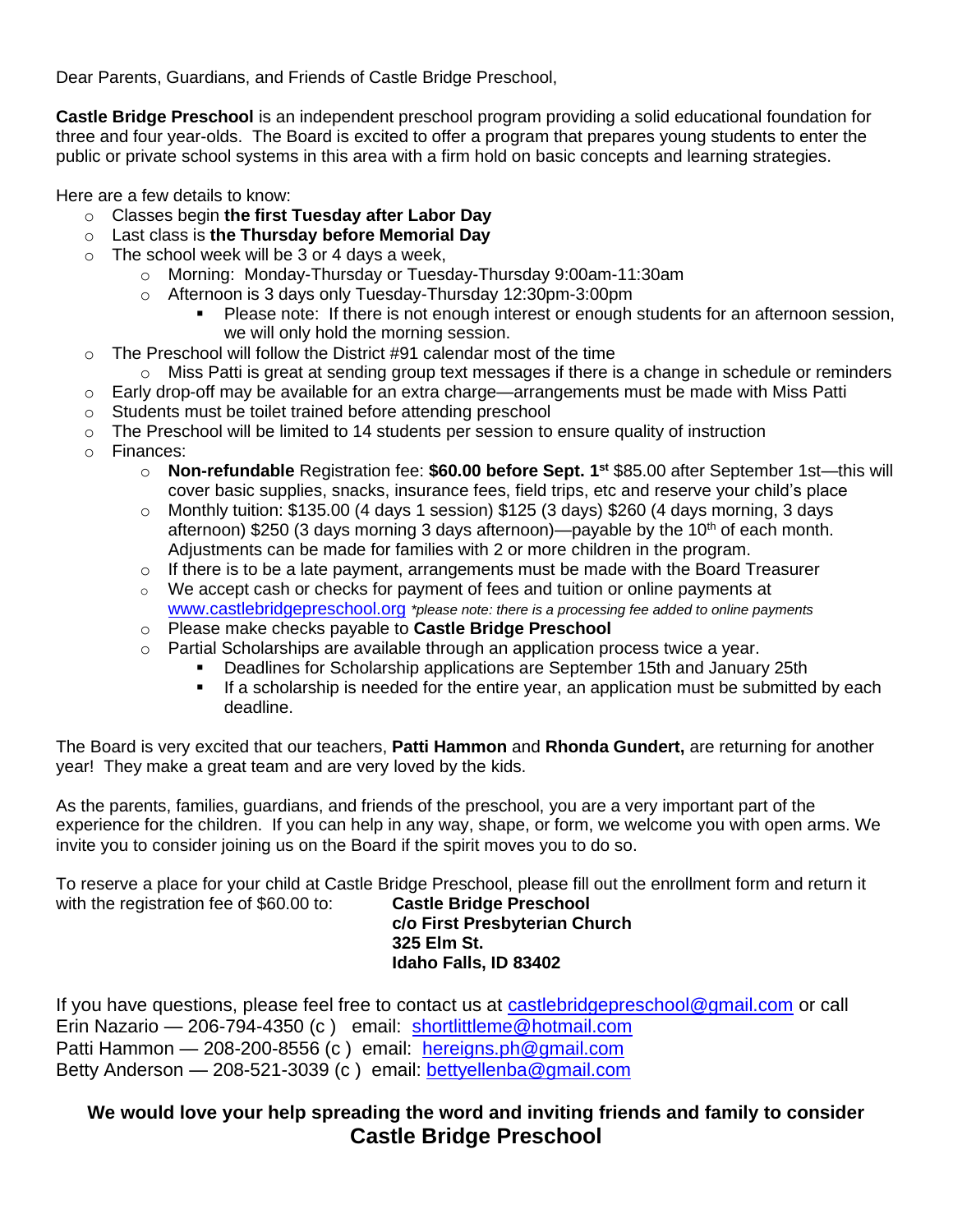## **CASTLE BRIDGE PRESCHOOL Registration Form**

*A Non-refundable Registration Fee* of \$60.00 before September 1st or \$85.00 after September 1st **must** accompany this form.

|                                                                                                                                                                                                         | <b>Text Messages Yes</b>                                                                                                                                                                                           | <b>No</b> |
|---------------------------------------------------------------------------------------------------------------------------------------------------------------------------------------------------------|--------------------------------------------------------------------------------------------------------------------------------------------------------------------------------------------------------------------|-----------|
|                                                                                                                                                                                                         |                                                                                                                                                                                                                    |           |
|                                                                                                                                                                                                         |                                                                                                                                                                                                                    |           |
| Home Phone Call Phone Cell Phone Call Phone Cell Phone Cell Phone Cell Phone Cell Phone Cell Phone C                                                                                                    | <b>Text Messages Yes No</b>                                                                                                                                                                                        |           |
|                                                                                                                                                                                                         |                                                                                                                                                                                                                    |           |
| Custodial Rights: Both Parents________ Mother________ Father________                                                                                                                                    |                                                                                                                                                                                                                    |           |
|                                                                                                                                                                                                         |                                                                                                                                                                                                                    |           |
|                                                                                                                                                                                                         |                                                                                                                                                                                                                    |           |
| Person responsible for Monthly Tuition :____________                                                                                                                                                    | Session preference: ______4 days Morning (\$135)<br>$\frac{1}{2}$ 3 days Morning (\$125)<br>3 days Afternoon (\$125)<br>4 days Morning and 3 days Afternoon (\$260)<br>3 days Morning and 3 days Afternoon (\$250) |           |
| <b>Health Information</b><br>Please list any limitations, allergies, physical needs of which the Preschool Staff should be made<br>aware during the child's school days. (They must be toilet trained): |                                                                                                                                                                                                                    |           |
| Any specific likes/ dislikes or fears:                                                                                                                                                                  |                                                                                                                                                                                                                    |           |
| Anything more that you think would be beneficial for the staff to know to better serve your child:                                                                                                      |                                                                                                                                                                                                                    |           |
| <b>Names of Siblings and their ages:</b>                                                                                                                                                                |                                                                                                                                                                                                                    |           |

**\_\_\_\_\_\_\_\_\_\_\_\_\_\_\_\_\_\_\_\_\_\_\_\_\_\_\_\_\_\_\_\_\_\_\_\_\_\_\_\_\_\_\_\_\_\_\_\_\_\_\_\_\_\_\_\_\_\_\_\_\_\_\_\_\_\_\_\_\_\_\_\_\_\_\_\_\_\_\_\_\_\_\_\_\_\_\_\_**